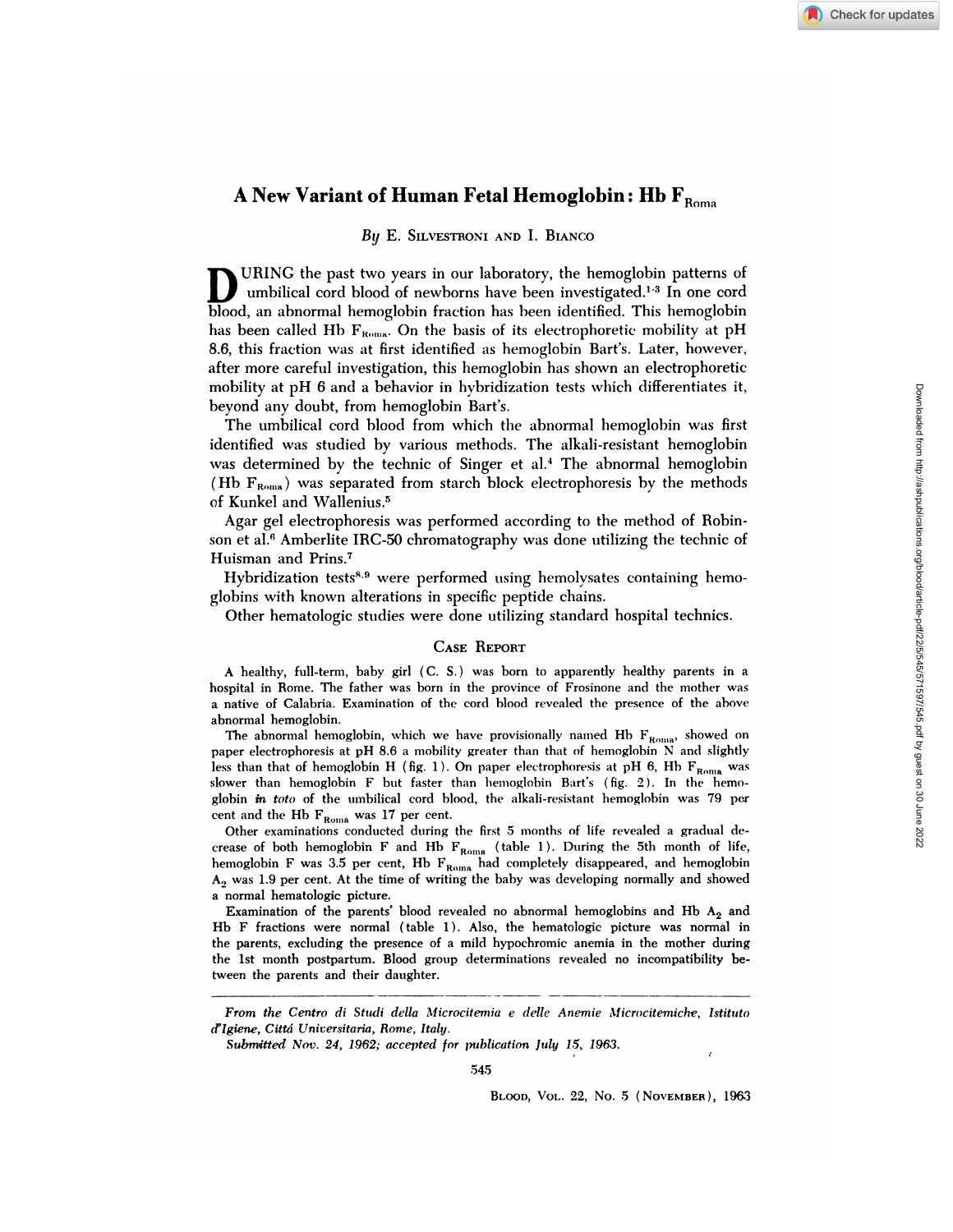

**Fig.** 1.—Paper electrophoresis of cord blood hemolysate containing Hb  $F_{\text{Roma}}$ *(above),* of Hb A-H *(center)* and Hb A-N *(below).* Clvcine buffer pH 8.6, ionic strength 0.04, staining with bromophenol blue. Mobility of fraction  $F_{Roma}$  is greater than that of Hb N, slightly less than that of Hb H.



Fig. 2.-Paper electrophoresis of cord blood hemolysate containing Hb  $F_{\text{Roma}}$ *(above)* and cord blood hemolvsate containing Hb Bart's *(below).* Phosphate buffer pH 6, ionic strength 0.04. Hb  $F_{Roma}$  is markedly slower than Hb F but faster than Hb Bart's.

# STUDY OF HB FROMA

On agar gel electrophoresis at pH 6, Hb  $F_{Roma}$  is identical to and does not separate from Hb F (fig. 3). On Amberlite IRC-50 chromatography at pH 6.2, this fraction shows a mobility which is markedly greater than that of the re maining Hb F (fig. 4). In the U. V. it has an absorption spectrum similar to that of Hb F, with the point of greatest inflexion of the tryptophan band at the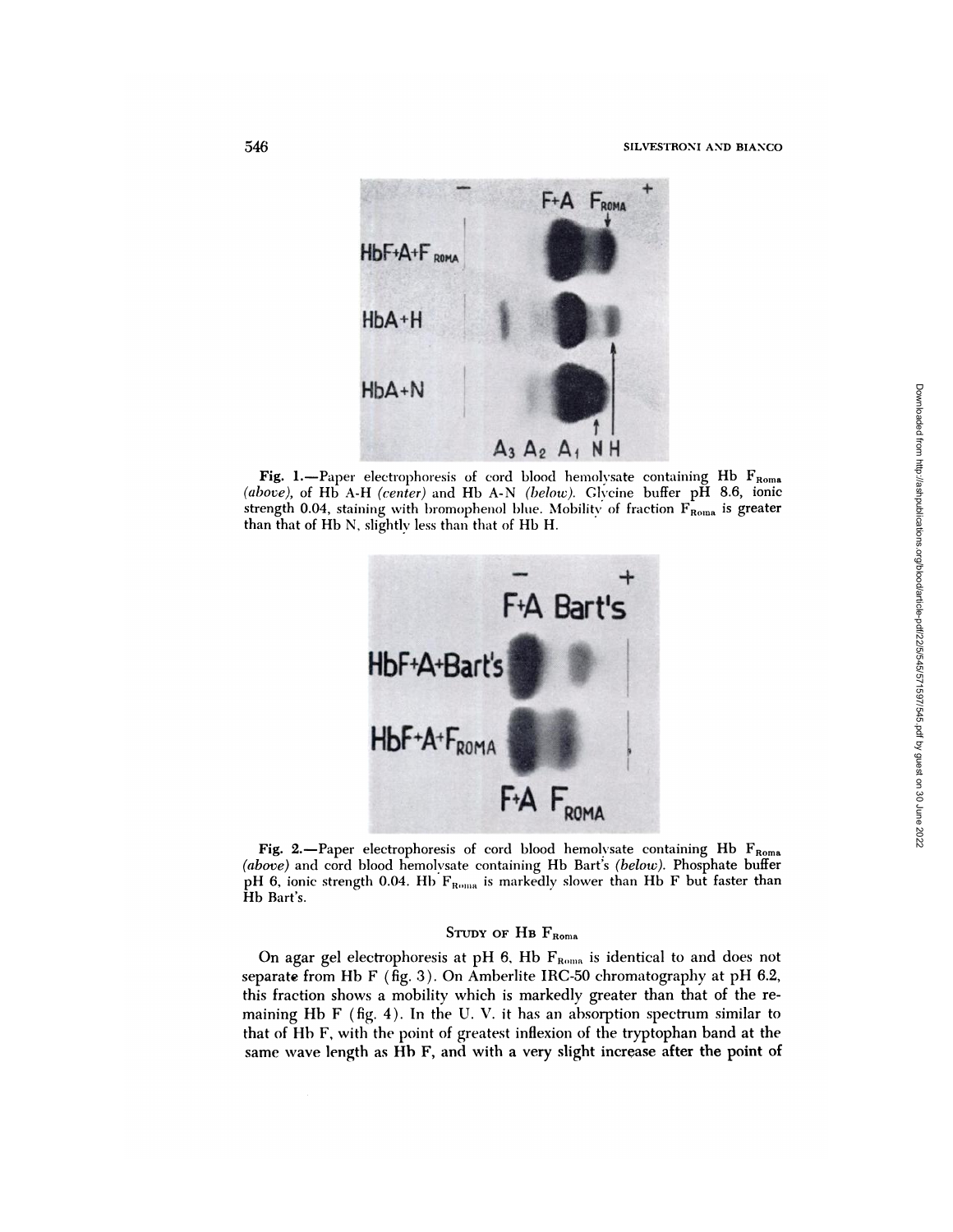| Laboratory Findings                           | Case of Hb F<br>Roma |         |          |             |               |               |
|-----------------------------------------------|----------------------|---------|----------|-------------|---------------|---------------|
|                                               | At birth             | 45 days | 3 months | 5 months    | Father        | Mother        |
| $Hb$ (Gm./100 ml.)                            |                      |         |          | 11          | 13.5          | 12            |
| RBC $10^6$ /mm. <sup>3</sup>                  |                      |         |          | 4.1         | 4.2           | 4.0           |
| Erythrocytic morphology                       |                      |         | normal   | normal      | normal        | normal        |
| Osmotic fragility                             |                      |         |          |             | $0.32 - 0.48$ | $0.32 - 0.46$ |
| $MCV$ $\mu^3$                                 |                      |         |          |             | 100           | 89            |
| Hb F<br>$F_{\text{Roma}}$ in $\%$ of total Hb | 17                   | 12      | 5.82     | absent      | absent        | absent        |
| Hb $F$ in $\%$ of total Hb                    | 79                   | 37      | 18       | $3.5\,$     | 1.7           | 2.2           |
| Hb $A_2$ in $\%$ of total Hb                  | absent               | low     | 0.90     | 1.90        | 2.05          | 1.71          |
| Blood groups                                  |                      |         |          | A           | A             | O             |
|                                               |                      |         |          | Rh negative | Rh positive   | Rh negative   |
|                                               |                      |         |          |             |               |               |

Table *1.-Hematologic and Hemoglobinic Data of the Newborn Carrier of Hb FRr,,;a and of the Parents*

maximum inflexion, as noted in Hb Bart's also (fig. 5). In the total hemolysate containing Hb  $F_{\text{Roma}}$ , if the alkali-resistance test of Singer et al. is performed, Hb  $F_{\text{Roma}}$  remains unaffected by exposure to alkali (fig. 6).

Experiments of hybridization of Hb  $F_{Roma}$  have been conducted using hemogiobins which have known alterations in either the alpha or beta chain. The purpose of these experiments was to ascertain whether Hb  $F_{\text{Roma}}$  is composed of one or two different types of chains, and in the latter case, in which of these two types the specific structural alteration is located. The experiments were performed by the method of Gammack et al.<sup>8</sup> which is a microscale adaptation of that described by Itano and Robinson.9

Hybridization of Hb  $F_{Roma}$  with Hb S, which has a known alteration in the beta chain  $(\alpha_2^A \beta_2^8)^{10}$  produced only the hemoglobin fractions present in the control hemolysates (fig. 7). On the contrary, hybridization with Hb  $L_{\text{Fer}}$ . rara, which is an Hb altered in the alpha chain  $(\alpha^L \beta^A)$ <sup>11</sup> gave origin (fig. 7) to a new fraction intermediate between Hb  $F_{Roma}$  and Hb  $L_{Ferrara}$ , with a mobility identical to that of Hb A<sub>1</sub> (fig. 8). Hybridization of Hb  $F_{Roma}$  with Hb



Fig. 3.-Agar gel electrophoresis pH 6.2 of cord blood hemolysate containing Hb FRoma and total hernolvsate of normal cord blood. Identical aspect of the two hemo glohins.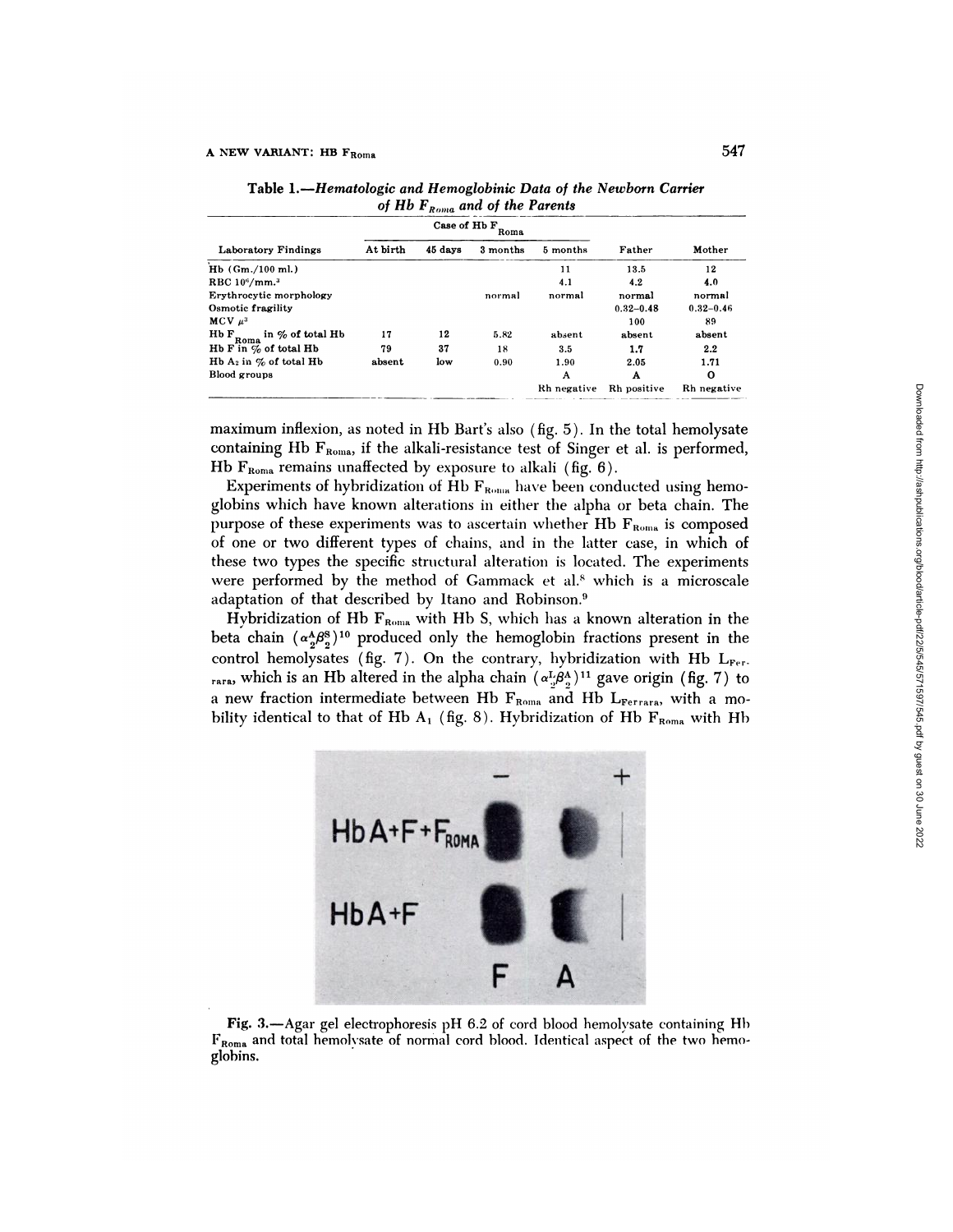Ă District de la provincia de la provincia de la provincia de la provincia de la provincia de la provincia de<br>District de la provincia de la provincia de la provincia de la provincia de la provincia de la provincia de la



Fig. 4.-Chromatography of total cord blood hemolvsate containing Hb F<sub>Roma</sub> on Amberlite IRC-50 pH 6.2. The experiment has continued for 2 hours. The fraction  $\mathbf{F}_{\text{Roms}}$  is markedly faster than Hb F.



Fig. 5.-Ultra-violet spectrum of hemoglobin fractions eluted after starch block electrophoresis. Fetal type of U.V. spectrum of the fraction  $\mathbf{F}_{\text{Roma}}$ .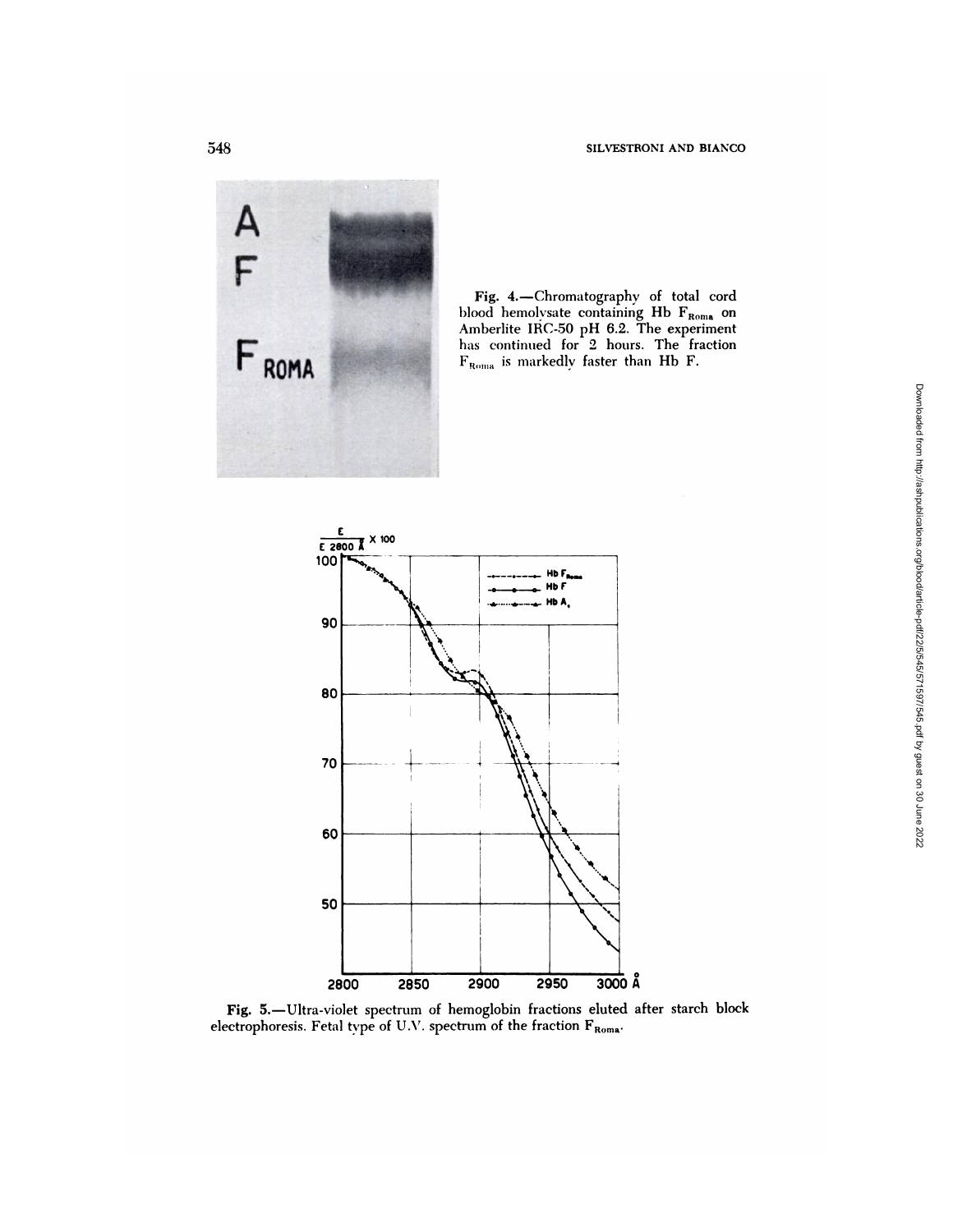

Total hemolysate containing Hb F **Roma** after alkali resistance test

Total hemolysate containing Hb F **Roma** before alkali resistance test

Fig. 6.-Total cord blood hemolysate containing Hb  $F_{R_{\text{O}} m_{\text{A}}}$  after alkali resistance test *(above)* and before *(below).* Starch gel electrophoresis, discontinuous buffer system, pH 8.2, o-dianisidine stain. After alkali resistance test, Hb  $F_{\text{Roma}}$  has the same aspect and **concentration as before exposure to** alkali.

H, which is a tetramer of beta chains only  $(\beta_4^{\Lambda})$ ,<sup>12</sup> also resulted in the appearance of a new hemoglobin fraction in the same position as that of Hb  $A_1$  (fig. 8).

Further studies for a more detailed characterization of Hb F<sub>Roma</sub> have been impossible, since the stock of the hemoglobin is exhausted.

#### **COMMENT**

The electrophoretic mobility of Hb  $F_{Roma}$  at alkaline pH, and its mobility on agar gel and in chromatography could easily promote the classification of this abnormal hemoglobin as Hb Bart's. The behavior of this hemoglobin in the U.V., its progressive reduction in the 1st month of life, and the absence of a similar fraction in the parents of the baby also agree with the same classification.

However, its electrophoretic mobility at acid pH and, above all, the results of hybridization with other hemoglobins are not compatible with such a classification. As a matter of fact, these results have shown that the molecule of Hb  $F_{Roma}$  is composed of two different types of polypeptide chains and therefore is different from the molecule of Hb Bart's which is known to be a tetramer of gamma chains  $(\gamma_A^F)$ .<sup>13,14</sup> In fact, if Hb Bart's were involved, hybridization with Hb S should produce Hb F in accordance with the equation: F+A F<sub>Roma</sub><br>
Hal cord blood hemolysate containing Hb F<sub>Roma</sub> after alkali resistance<br>
2, o-dianisdine stain. After alkali resistance test, Hb F<sub>Roma</sub> has the<br>
2, o-dianisdine stain. After alkali resistance test, Hb F<sub>Roma</sub>

$$
\alpha_2^{\mathsf{A}} \beta_2^{\mathsf{S}} + \gamma_4^{\mathsf{F}} = \alpha_2^{\mathsf{A}} \beta_2^{\mathsf{S}} + \gamma_4^{\mathsf{F}} + \alpha_2^{\mathsf{A}} \gamma_2^{\mathsf{F}} + \beta_4^{\mathsf{S}}
$$
  
Hb S Hb Bart's Hb S Hb Bart's Hb F

Hybridization with Hb L should produce a formation of a fraction of Hb H and a fraction of Hb slower than Hb L according to the equation:

$$
\alpha_2^L \beta_2^A + \gamma_4^F = \alpha_2^L \beta_2^A + \gamma_4^F + \alpha_2^L \gamma_2^F + \beta_4^A
$$
  
Hb L Hb Bart's Hb L Hb Bart's Hb L/F Hb H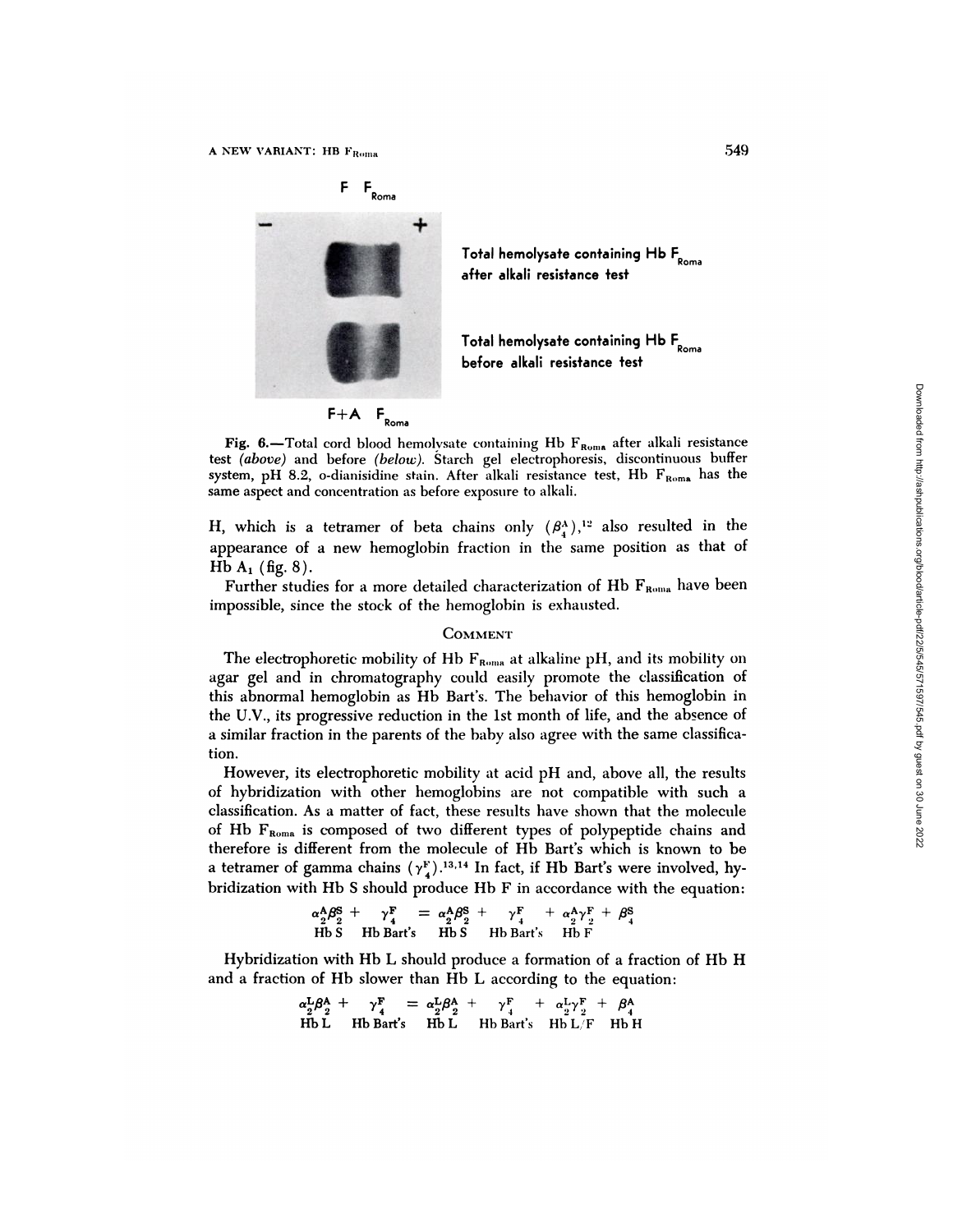

 ${\sf H}{\sf b}$   ${\sf S}{\sf +}{\sf H}{\sf b}{\sf F}_{\sf Roma}$ control

 ${\sf H}{\sf b}$   ${\sf S}{\sf +}{\sf H}{\sf b}{\sf F}_{\sf Roma}$ dissociated and recombined

Hb L<sub>Ferrara</sub> + Hb H<sub>Roma</sub><br>dissociated and recombined

**I** HbL +HbF Ferrara Roma<br>**CONTROL** 

Fig. 7.-Hybridization experiments of Hb F<sub>Roma</sub> with Hb S and Hb  $L_{\text{Fer}}$ rara Starch gel electrophoresis, discontinuous buffer system, pH 8.2, amido-Schwartz stain. Hybridization of Hb  $F_{\text{Roma}}$  with Hb  $L_{\text{Ferrara}}$  produces a new hemoglobin fraction, which is intermediate between the two original hemoglobins.

And finally, hybridization with Hb H, which is a tetramer of beta chains, should not produce any new hemoglobin fraction.

On the contrary, it has been ascertained that in the first case, Hb FROMB does not produce any new hemoglobin fraction, while in the second and third cases it produces a fraction which is electrophoretically identical to Hb A1. This latter fact not only proves that two different types of peptide chains are present in Hb  $F_{\text{Roma}}$ , but it also leads to the supposition that one of these two types corresponds to the normal alpha chains of human adult and fetal hemoglobin.

The results obtained by the above hybridization experiments agree with those indicated in the following equations:

(1) 
$$
\alpha_2^A \beta_2^S + \alpha_2^A \gamma_{\text{P. Roma}}^F = \alpha_2^A \beta_2^S + \alpha_2^A \gamma_{\text{P. Roma}}^F
$$
  
\nHb D Hb F<sub>Roma</sub> Hb S Hb F<sub>Roma</sub>  
\n(2)  $\alpha_2^L \beta_2^A + \alpha_2^A \gamma_{\text{P. Roma}}^F = \alpha_2^L \beta_2^A + \alpha_2^A \gamma_{\text{P. Roma}}^F + \alpha_2^A \beta_2^A + \alpha_2^L \gamma_{\text{Roma}}^F$   
\nHb L Hb F<sub>Roma</sub> Hb L Hb F<sub>Roma</sub> Hb A Hb L/F<sub>Roma</sub>  
\n(3)  $\beta_4^A + \alpha_2^A \gamma_{\text{P. Roma}}^F = \beta_4^A + \alpha_2^A \gamma_{\text{P. Roma}}^F + \alpha_2^A \beta_2^A + \gamma_{\text{Roma}}^F$   
\nHb H Hb F<sub>Roma</sub> Hb H Hb F<sub>Roma</sub> Hb A

It therefore seems logical to infer that in Hb  $F_{\text{Roma}}$ , the alpha chains are normal and that the specific structural alteration resides in the non-alpha chains.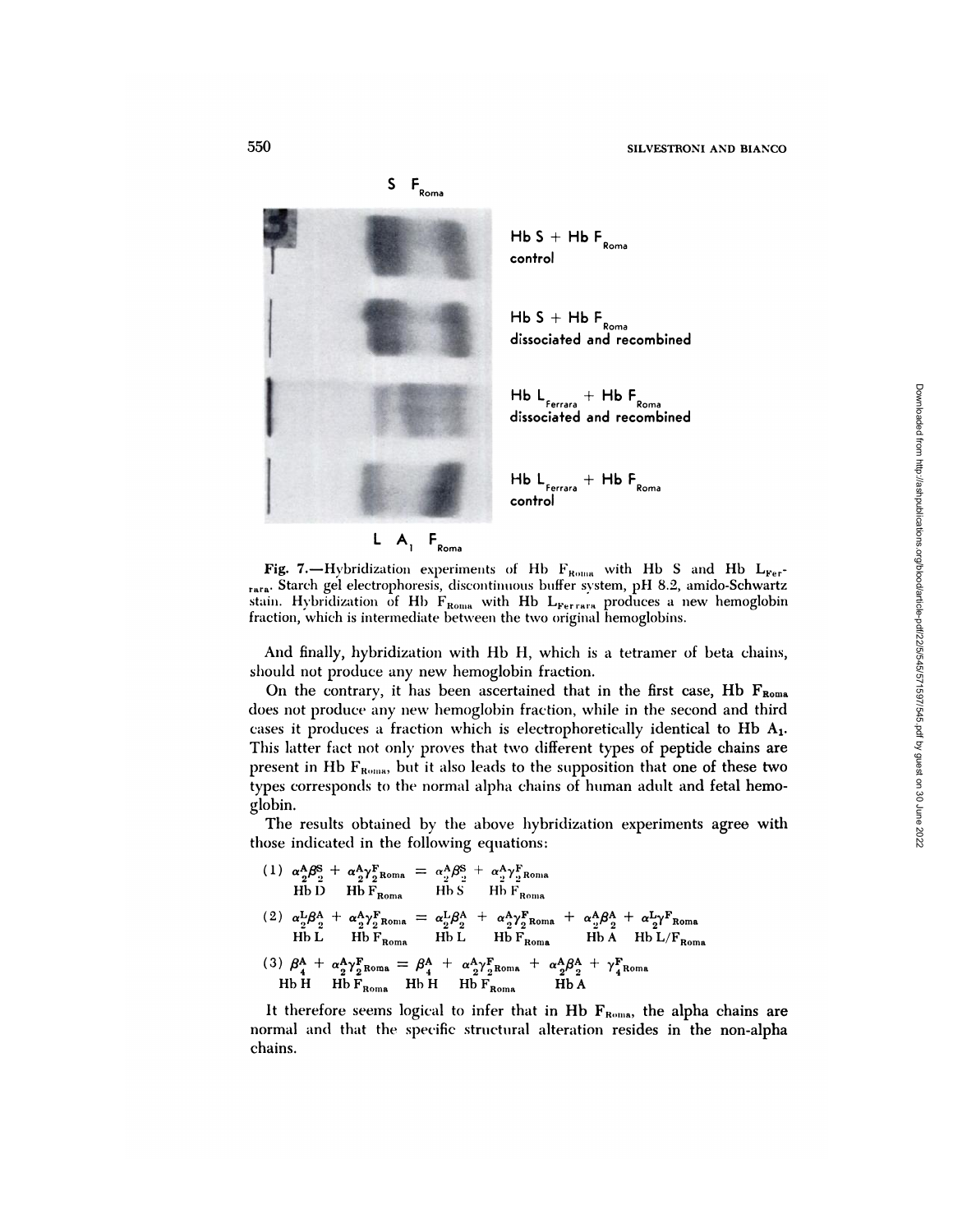$A_1$   $F_{Roma}$ **#{149}1** <sup>+</sup> Hb <sup>F</sup> Rome Hb L Ferrere

 $HbF$ <sub>Roma</sub> +  $HbH$ control

 $H\mathsf{b}$   $\mathsf{F}_{\mathsf{Roma}}$   $+$   $H\mathsf{b}$   $H$ dissociated and recombined

 $HbA$ , control

 $\mathsf{H}_{\mathsf{Fermara}}$  +  $\mathsf{H}_{\mathsf{Roma}}$ <br>dissociated and recombined

control



H

**Fig. 8.—Hybridization experiments of Hb**  $F_{\text{Roma}}$  **with Hb H and with Hb L<sub>Fer</sub>**rara Discontinuous buffer system, pH 8.2, amido-Schwartz stain. Both the hybridizations give origin to a new hemoglobin which has a mobility identical to that of  $Hb A_1$ .

The fetal type of the absorption curve in the ultraviolet and the alkali-resistance of Hb  $F_{\text{Roma}}$  shows that the non-alpha chains have the characteristics of the gamma chains, while another fact (the presence of Hb  $F_{\text{Roma}}$  at birth and its gradual disappearance during the first months of life, as  $Hb$  F became reduced) fully agrees with the hypothesis that Hb  $F_{Roma}$  is the expression of a mutation at the gamma locus. **Fig. hemoglobin**<br> **Hb**  $L_{r_{\text{mean}}}$  **Hb**  $F_{\text{Ress}}$ <br> **Hb**  $L_{r_{\text{mean}}}$  **H**  $H$  **H**  $F_{\text{Ress}}$ <br> **Fig.** 8.—Hybridization experiments of Hb  $V_{\text{Ress}}$  with Hb H and with Hb  $L_{r_{\text{norm}}}$ ,  $\frac{1}{2}$ <br> **FROM** Downloades by the a

With this interpretation it is possible to give a convincing explanation concerning the absence of Hb  $F_{\text{Roma}}$  in both parents, in whom the gamma locus was now inactive. Consequently, the production of gamma chains, normal or pathologic, is practically non-existent.

The rate of disappearance of the abnormal fraction, Hb  $F_{\text{Roma}}$ , was not identical to the rate of disappearance of Hb F during the first months of life. We do not consider this observation definitive as it is based on only two intermediate determinations before the disappearance of the fraction  $F_{\text{Roma}}$ .

## **SUMMARY**

A new type of abnormal fetal hemoglobin, identified in Rome from the cord blood hemolysate of a healthy newborn girl, is described. This ab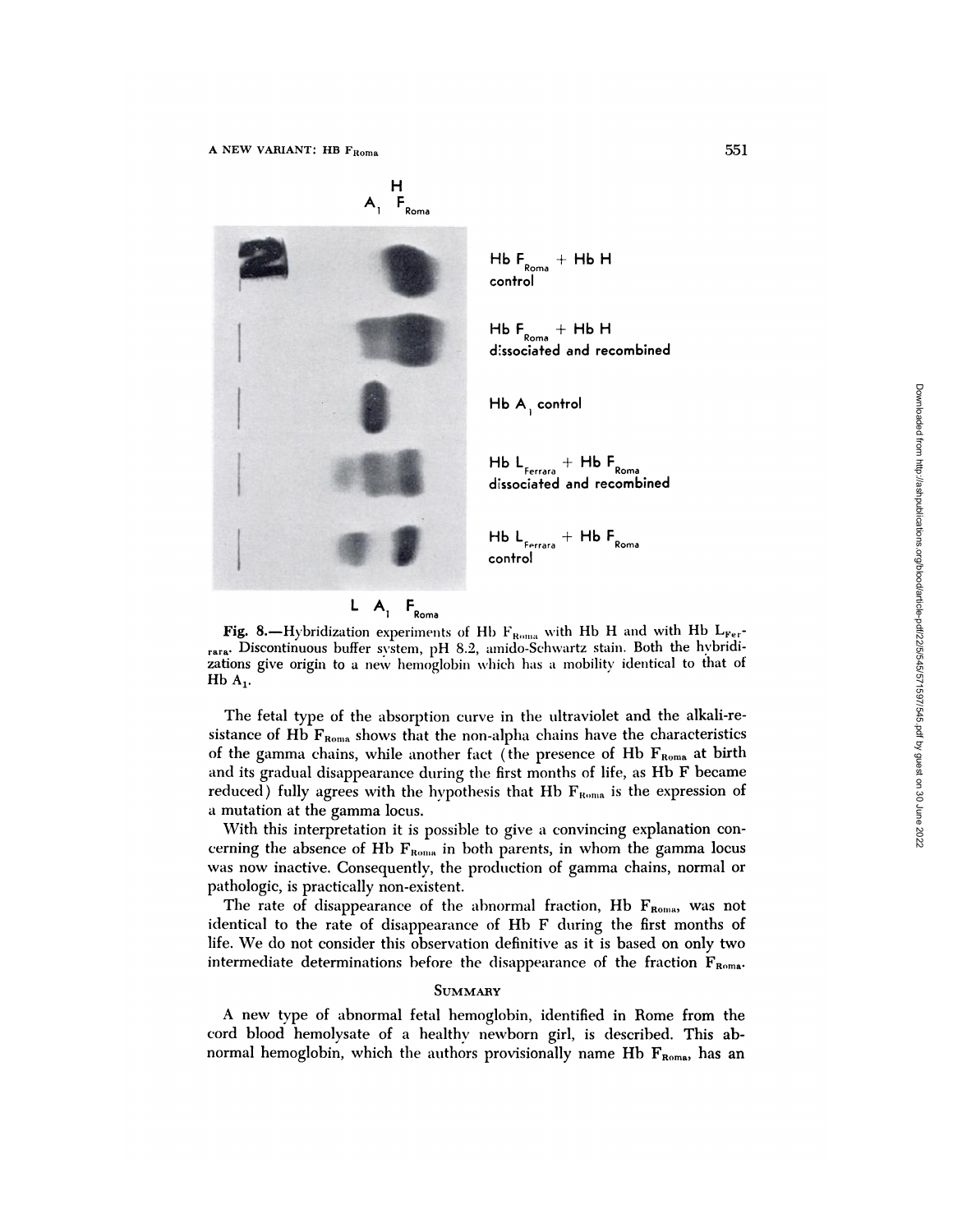electrophoretic mobility at alkaline pH identical to that of Hb Bart's and a spectrum in the U. V. of the fetal type. It is, however, composed of normal alpha chains and altered gamma chains. Hb  $F_{Roma}$ , which was present at birth in the portion of 17 per cent, disappeared completely during the 5th month of life. No abnormal hemoglobins were identified in the parents.

## SUMMARIO IN INTERLINGUA

Es describite un nove typo de anormal hemoglobina fetal, identificate in Roma in le hemoiysato de sanguine de cordon de un normal neonata. Iste hemoglobina anormal (que le autores ha provisorimente designate como Hb  $F_{Roma}$ ) possede un mobilitate electrophoretic a pH alcalin identic con illo de Hb Bart's e un spectro in le region ultraviolette del typo fetal. Tamen, illo es componite de normal catenas alpha e alterate catenas gamma. Hb  $F_{Roma}$ , presente al nascentia in un proportion de 17 pro cento, dispareva completemente durante le quinte mense del vita. Nulle hemoglobinas anormal esseva identificate in le parentes.

#### REFERENCES

- 1. Silvestroni, E., and Bianco, I.: Abnor mal foetal haemoglobins. Nature, London 191:397, 1961.
- $2. -$ , and  $-$ : Emoglobine fetali abnormi nella popolazione italiana. Acta genet. med. et gemel. 10:470, 1961.
- $3. -$ , and  $-$ : Haemoglobin Bart's in Italy. Nature, London 195:394, 1962.
- 4. Singer, G., Chernoff, A. J., and Singer, L.: Studies on abnormal hemoglobins. I. Their demonstration in sickle cell anemia and other hematologic dis orders by means of alkali denaturation. Blood 6:413, 1951.
- 5. Kunkel, H. G., and Wallenius, G.: New hemoglobin in normal adult blood. Science 122:288, 1955.
- 6. Robinson, A. R., Robson, M., Harrison, A. P., and Zuelzer, W. W.: A new technique for differentiation of hemo globin. J. Lab. & Clin. Med. 50:745, 1957.
- 7. Huisman, T. H. J., and Prins, H. K.: Chromatographic estimation of four different human hemoglobins. J. Lab. **&** Clin. Med. 46:255, 1955.
- 8. Gammack, D. B., Huehns, E. R., Leh mann, H., and Shooter, E. M.: Starchgel electrophoresis applied to the de-

tection of hybrid haemoglobins. Bio chem. J. 76:55 P, 1960.

- 9. Itano, H. A., and Robinson, E.: Formation of normal and doubly abnormal haemoglobins by recombination of haemoglobin I with S and C. Nature, London 183:1799, 1959.
- 10. Ingram, V. M.: Constituents of human haemoglobin. Nature, London 183: 1795, 1959.
- 11. Bianco, I., Modiano, C., Bottini, E., and Lucci, R.: Alteration in the  $\alpha$ -chain of haemoglobin L<sub>Ferrara</sub>. Nature, London 198:395, 1963.
- 12. Jones, R. T., Schroeder, W. A., Balog, J. E., and Vinograd, J. R.: Gross structure of hemoglobin H. J. Am. Chem. Soc. 81:3161, 1959.
- 13. Hunt, R. A., and Lehmann, H.: Abnormal **human** haemoglobins. Haemoglobin "Bart's": a foetal haemoglobin without  $\alpha$ -chains. Nature, London 184:872, 1959.
- 14. Kekwick, R. A., and Lehmann, H.: Sedimentation characteristics of the y-chain haemoglobin (haemoglobin "Bart's"). Nature, London 187:158, 1960.